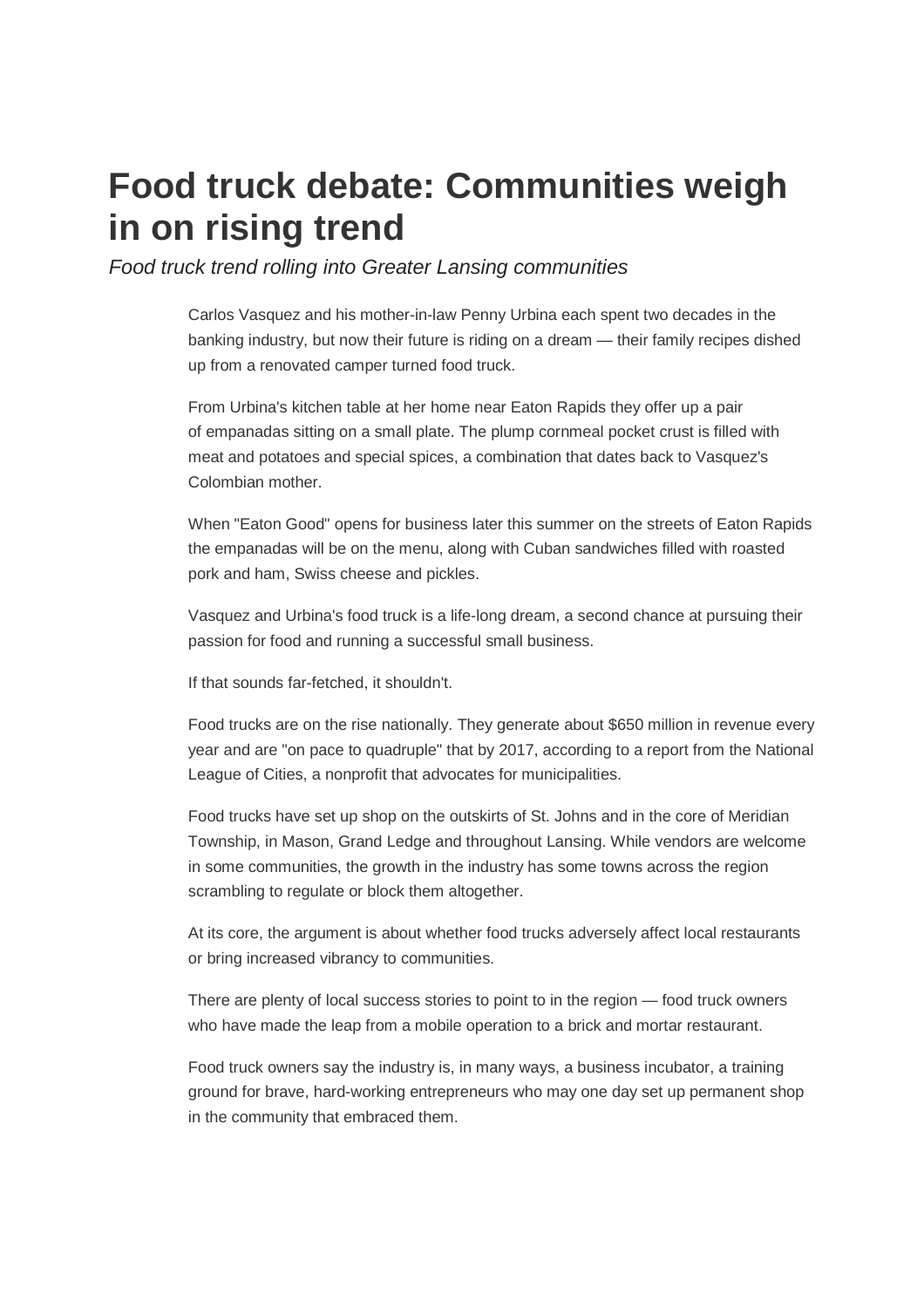"It's about creating opportunities for others, inspiring people to follow their dreams," Vasquez, 41, said. "For me, that was part of why I really wanted to do this."

#### Debating concerns

As food truck success stories go, Mark and Krysta McGee are probably among mid-Michigan's most recognized.

Two years ago the couple won an episode of Food Network's "Food Court Wars" after a five-year vending stint on Main Street in Eaton Rapids. Their business, Mark's Gourmet Dogs, earned a one-year stay in the Lansing Mall food court.

They still man the cart at special events and on occasions downtown. The McGee's closed the mall location in December to return to their hometown and this spring opened Mark's Place, a brick and motor restaurant on the same street where they served food from a cart.

"That was my number one goal to begin with," McGee said.

The Eaton Rapids city councilman said mobile vending launched his business. It built him a loyal following and a good reputation.

But he isn't sure how he feels about a city plan to open a designated food truck court on Hall Street with room for up to six vendors.

"Having that many food trucks in town could be really good," McGee said. "It could be really bad. I don't know."

The fear, he said, is that mobile vendors from outside the community will capture local customers' patronage.

Officials in Charlotte have deeper concerns. The city has no ordinance in place that allows food trucks, but earlier this year the Planning Commission discussed developing one. They set the issue aside after hearing concerns from downtown business owners.

"I don't see this occurring every day in the city of Charlotte," said Tim Lewis, Charlotte's mayor. He said officials are still "open" to the concept of designated times during the year when food trucks are allowed to operate at one location.

Mason business owners aren't all in favor of a recently-passed food truck ordinance there. It allows vendors to park on downtown streets and in business parking lots for an annual fee.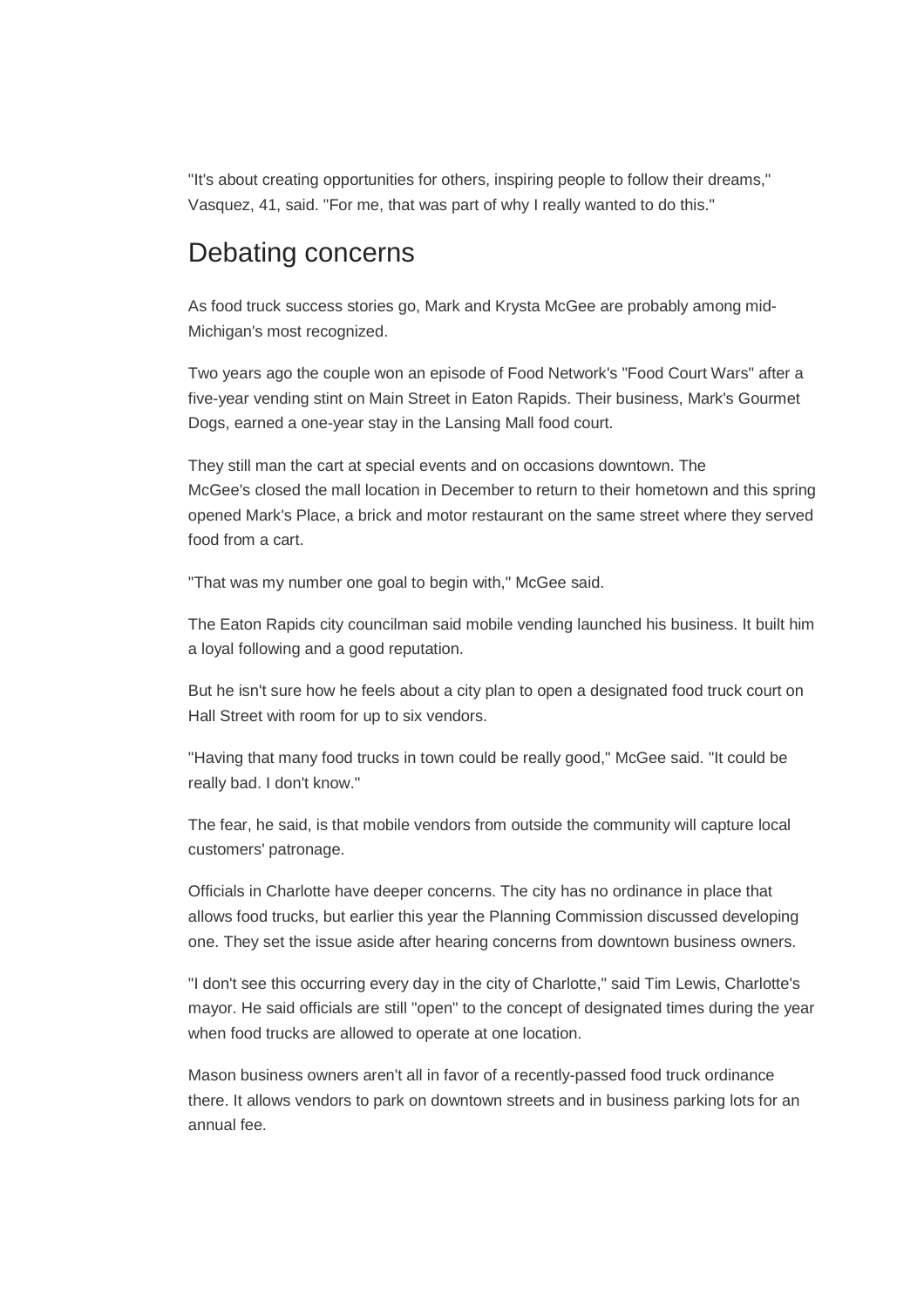Joe Ghinelli, owner of Courthouse Pub and Grill on Maple Street at 160 W. Maple St. is "livid" about the ordinance, which he said will create a parking problem downtown and could affect his bottom line.

"I consider it an extreme slap in the face to business owners in town," Ghinelli said.

But Brian Rasdale, who owns Bad Brewing Co. at 440 S. Jefferson St., said he believes food trucks will help contribute to the vitality of downtown Mason. "Good Bites" is parked in his parking lot and he said their presence helps, rather than hinders, his business.

"When customers are here in Mason they're not just going to spend money at food trucks," Rasdale said. "They're going to go to other businesses."

When Nina Santucci and her husband Anthony Maiale introduced "The Purple Carrot" five years ago she said several communities, including Meridian Township, had few, if any, regulations in place to police food trucks.

"We'd park anywhere until we were told we couldn't be there," she said. Their motto was "Ask for forgiveness, not for permission."

Their business has thrived. Customers were drawn to the truck's menu, which included unique sandwiches, soups and salads made with local ingredients.

"We just had a crazy first summer," Santucci said. "As fast as we could make food we would sell it."

The couple still operates "The Purple Carrot" but they've put down roots too. Their East Lansing restaurant, Red Haven at 4480 Hagadorn Rd., has been open for just over three years, and Santucci said the food truck was its catalyst.

## A 'narrow-minded' concern

Peter Menser, associate planner for Meridian Township, said officials put regulations in place for food trucks in January. Food vendors are allowed in commercial and business districts, if they have property owner permission and pay a township fee of \$60 for a month or \$240 for four months.

Kevin Cronin, who operates "Daddy's Little Grill" out of Wheat Jeweler's parking lot at 4990 Marsh Rd., said the township's fees are reasonable and their requirements are thorough.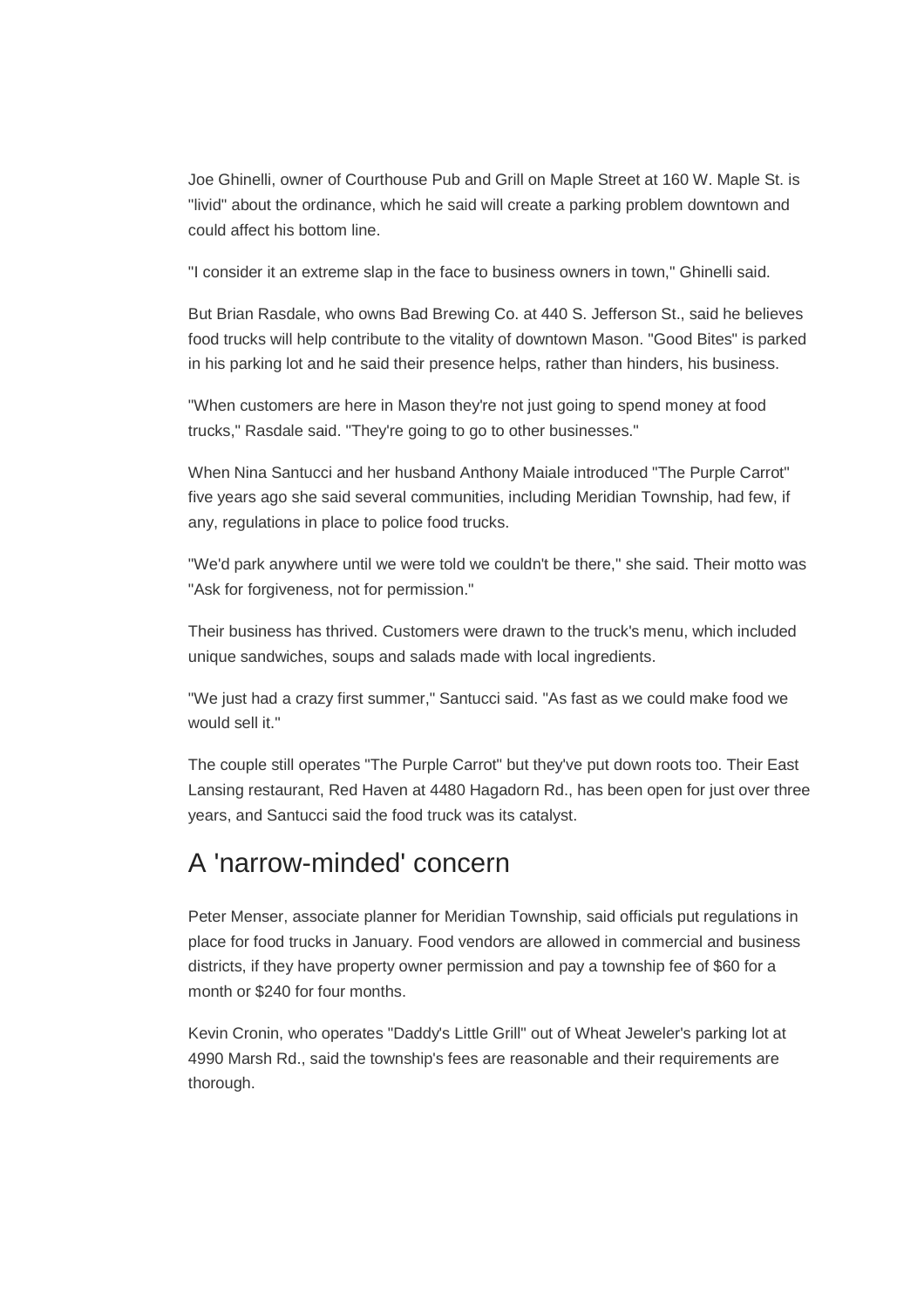"They were terrific about it," he said. The former Dusty's Cellar chef cooks up items like lobster fritters and shrimp and grits from his truck there, but he said you'll probably never see it in East Lansing. The city updated its food vendor ordinance about four years ago, designating one area off Albert Avenue for up to three food trucks. Vendors must pay an annual fee of \$1,800 to park there.

Currently there aren't any food trucks utilizing the designated area, said Heather Pope, a community development analyst with East Lansing

It's about finding balance with the existing business community, Pope said. "You already have your brick and mortar establishments. Is it fair to have a truck pull up and park there?"

Delhi Township's zoning ordinance takes it a step further. It doesn't allow food trucks at all, said Community Outreach Coordinator Will Kangas. All sales and retail transactions must occur "within a fully enclosed building," he said.

In Lansing there is no ordinance specific to food trucks but mobile vendors must obtain a "peddler and transient merchant" license, said City Councilwoman Carol Wood. There's a \$75 application fee and a \$25 background check requirement. In addition, vendors must obtain the property owner's permission where ever they operate.

There are currently about 13 food trucks licensed to operate in the city, Wood said, adding Lansing officials have no plan to consider a more specific ordinance.

There are signs of support for food trucks in the community. This summer on Aug. 20 a Food Truck Rally will be offered in Lansing's Old Town.

Food trucks can be a positive factor in urban areas, helping to revitalize areas that were "dead" or struggling economically, said John Gaber, a political science professor at the University Arkansas who has studied urban development and the food truck industry extensively.

There are several examples across the country where food trucks have helped revitalize areas of communities, Gaber said, including Dickson Street in Fayetteville, Arkansas.

"Food trucks are filling these dead spaces and creating a kind of open market space." The notion that they hurt existing businesses is "narrow-minded" and hard to prove, he said, adding that scarcity of food trucks in a community can often be traced to restrictive or cost-prohibitive ordinances.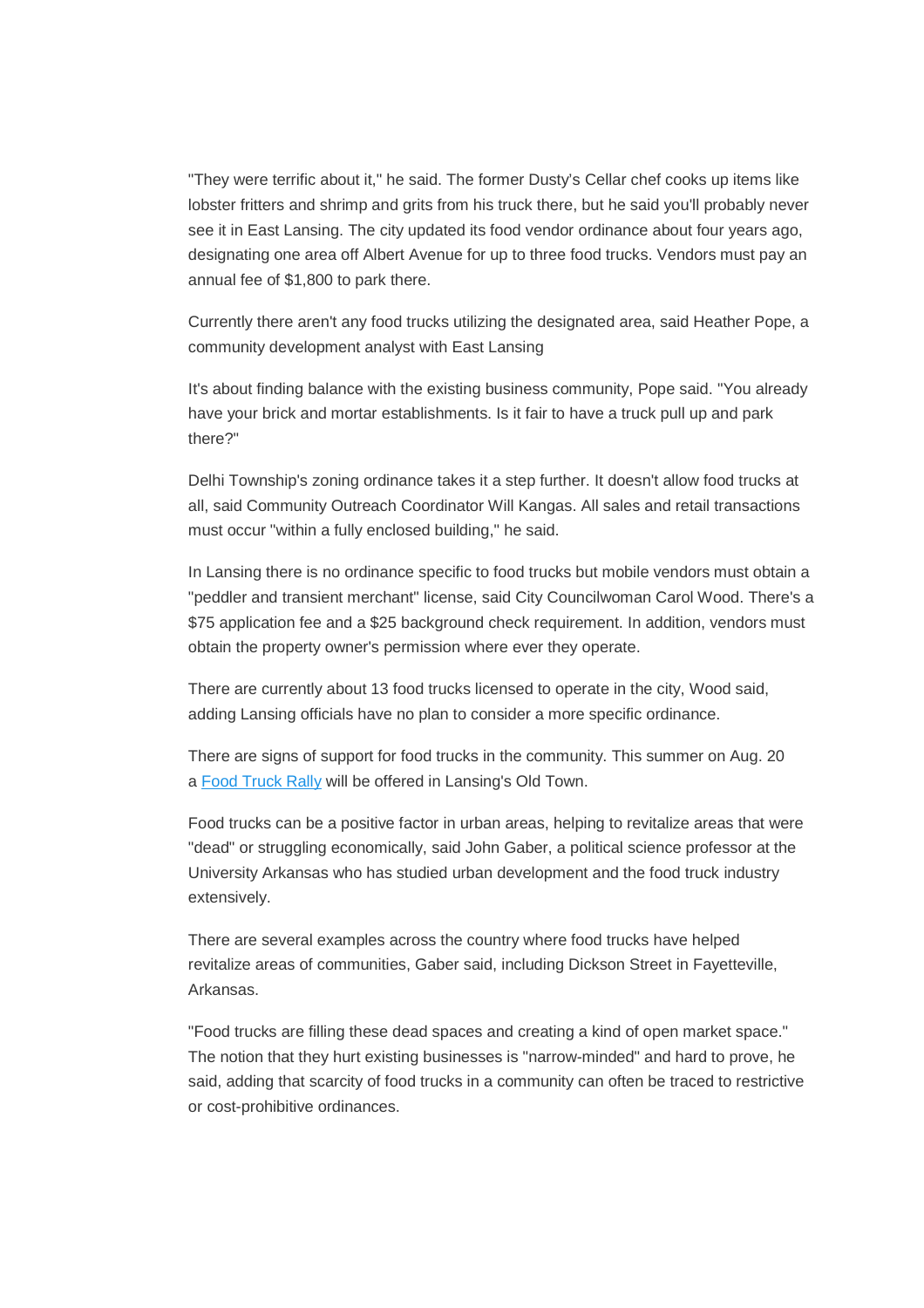"Food trucks tend to attract a different customer base than brick and mortar restaurants," Gaber said. "And it's a great source of economic development for local entrepreneurs."

#### A genuine experience

Many vendors say their efforts are genuine, and they offer authentic food customers can't get other places.

Francisco Gutierrez opened his truck, Pancho's Taqueria, about a month ago in the parking lot of Sanctuary Spirits in Grand Ledge at 902 E. Saginaw Hwy. The truck serves a small Mexican food menu during the week in his hometown.

He takes pride in the work and loves being "his own boss."

"I get to the truck at around 7 a.m. in the morning and get everything ready for 8 a.m. when we start serving food," Gutierrez said. "People at a food truck, they're not a big company. They're not a big name."

That's one of the reasons Karen Shapiro of Okemos, a New York native, seeks out food trucks when she's out and about. Monday afternoon she sat on the grass next to Gutierrez's truck with her two children, ages 6 and 10, eating tacos they bought there.

"I love food trucks," Shapiro said. "I feel like they serve more authentic food. They're like small little restaurants that have fresh food, and they really care about what they're making."

Chuck Desander's barbecue trailer is on Old US-27 near St. Johns. He's been serving up ribs, chicken and brisket in the parking lot of the V.F.W. Hall for two summers now. In the fall he'll relocate, but he won't go far, setting up shop at Uncle John's Cider Mill. He pays rent for space at both locations, which are outside the city limits. St. Johns doesn't prohibit food trucks, but requires a transient permit.

"Chuckie D's BBQ" is a side gig, an extension of Desander's 20-year catering business, with a loyal following.

"We have people who come back every day," Desander, 48, said. "They ask, 'What's for lunch?' and 'What's for dinner?' Seeing people smile when they sit down to eat is the best part of the job."

Cronin agrees.